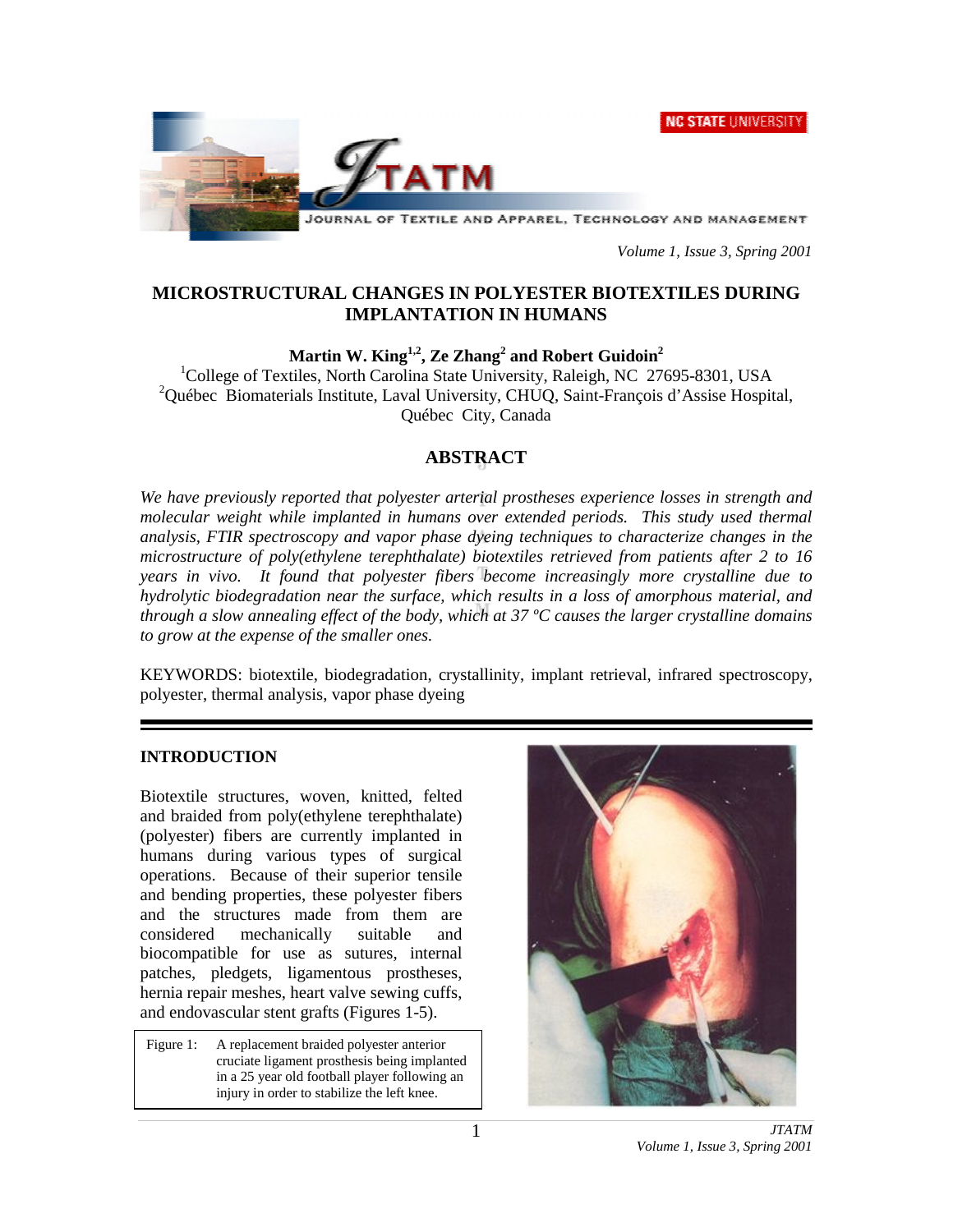

Figure 2: Scanning electron photomicrographs of two and three dimensional warp-knitted mesh fabrics for hernia repair knitted from polyester multifilament yarns.



Figure 4: Bifurcated tubular arterial prosthesis warpknitted from polyester multifilament yarns being installed in the aorto-biiliac position to replace the artherosclerotic vessels of an elderly patient.

Over the years through the collaboration of surgeons and pathologists in Canada and Europe, our research group has been able to retrieve from autopsies and reoperations many hundreds of specimens and to evaluate their biological stability by comparing their properties to those of unused control specimens either supplied by manufacturers or harvested previously in the operating room at the time of original surgery. While the amount of control we have over the biological environment in such studies is limited, nevertheless, with a sufficiently large enough number of specimens we believe our findings are valid and reliable.



Figure 3: Bioprosthetic heart valve constructed from crosslinked porcine heart leaflets mounted in a sewing ring with a weft-knitted polyester sewing cuff.



Figure 5: Endovascular stent graft made from spiral Nitinol stent and seamless woven tubular polyester graft for use in the repair of abdominal aortic aneurysms.

For instance we and other investigators previously reported visual evidence of mechanical damage, surface abrasion and chemical degradation of polyester fibers due to implantation as arterial prostheses or endovascular stent grafts (Figures 6-8)(1-3). In addition, we have shown that this deterioration is accompanied by a progressive decline in the bursting strength of the prosthesis with increasing time of implantation (2), and we have shown that this decline is associated both with permanent deformation and creep of the textile structure as well as a loss in the average molecular weight of the polyester polymer (4). Through the use of mass spectroscopy we have demonstrated that once implanted, the fibers swell and absorb a

J

Ŧ

А

T

M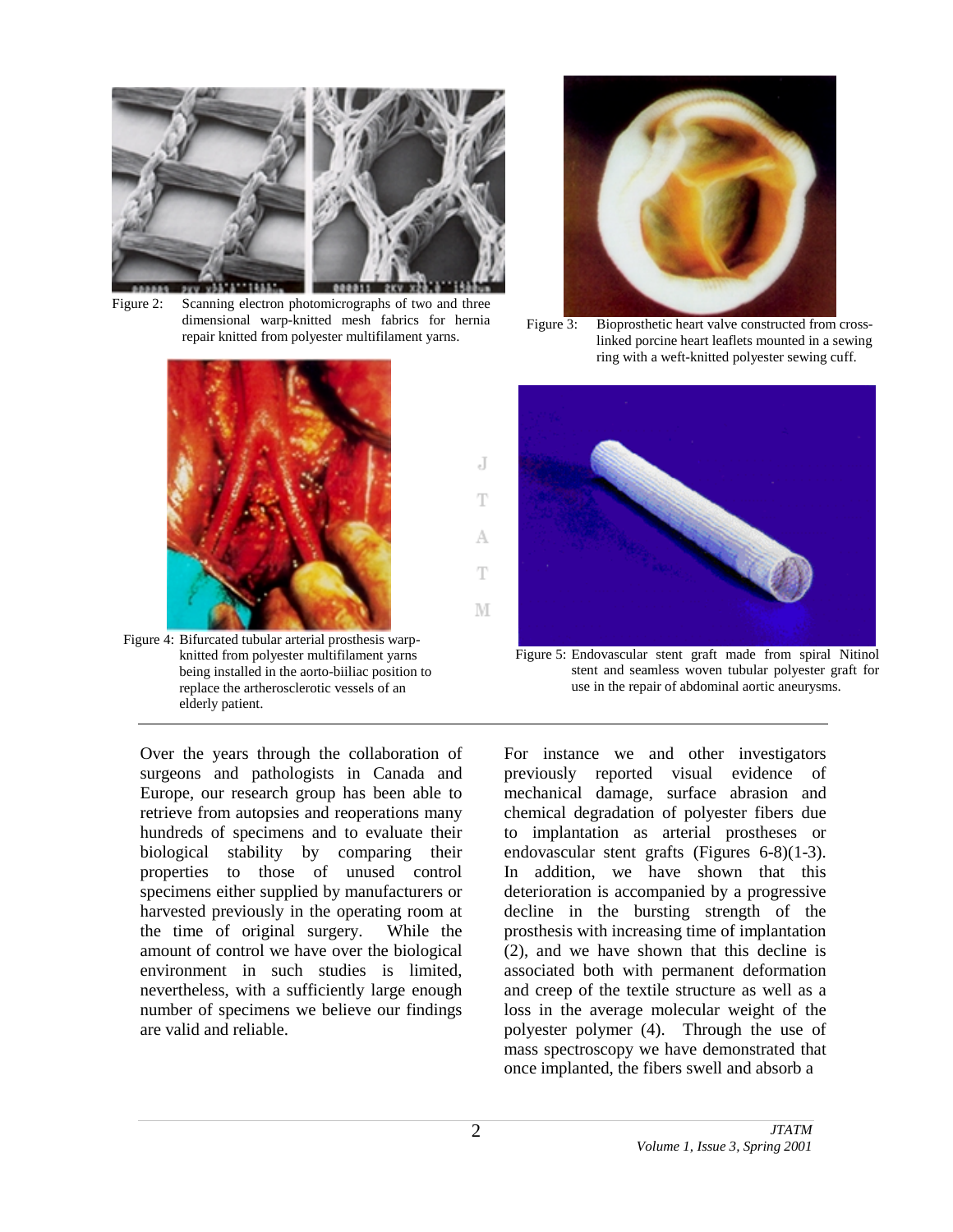

Figure 7: Scanning election photomicrograph of retrieved woven polyester arterial prosthesis showing evidence of surface abrasion between the metallic stent and the polyester fibers.

variety of biological species in addition to producing various monomer and oligomer fragments (5).

What is of particular interest is whether this swelling behavior significantly changes the mircostructure of the fibers, and if it does, whether the changes are confined to the surface of the fibers or occur throughout their diameter. This paper examines the microstructural changes that occur to polyester fibers when implanted as arterial prostheses in humans for periods of up to 16 years.

#### **EXPERIMENTAL**

*Materials:* The retrieved arterial prostheses used in this study were supplied by Dr. Robert Courbier, Hôpital Saint-Joseph, Marseille, France. Although the sample included different models of arterial prostheses, they were all manufactured by one company, C.R. Bard, Inc. Murray Hill, NJ, USA, from semidull, round cross-section, textured

Figure 6: Scanning election photomicrograph of retrieved knitted polyester arterial prosthesis after 10 years *in vivo* showing evidence of mechanical damage to the polyester fibers



Figure 8: Scanning electron photomicrograph of retrieved knitted polyester arterial prosthesis after 4 years in vivo showing evidence of chemical degradation of the polyester fibers. T

multifilament, Type 56T Dacron polyester yarns. The following specimens were selected by random stratified sampling to ensure a wide range of implantation times was included. The retrieval protocol has been described previously (2). On arrival at our laboratory each explant was photographed and a pathological examination of the luminal surface and surrounding tissue was undertaken by routine histology and scanning electron microscopy. As can be seen in Figures 9 and 10, there was evidence of occluding thrombus, atheroma (plaque) adhering to the luminal surface, as well as false aneurysm formation. Then the adhering tissue, thrombus and atheroma were removed by hand, and the device was cleaned by enzyme digestion at room temperature, exhaustive washing with distilled water and air drying (6). Note that the unused control specimens experienced the same cleaning, washing, and drying procedures.

M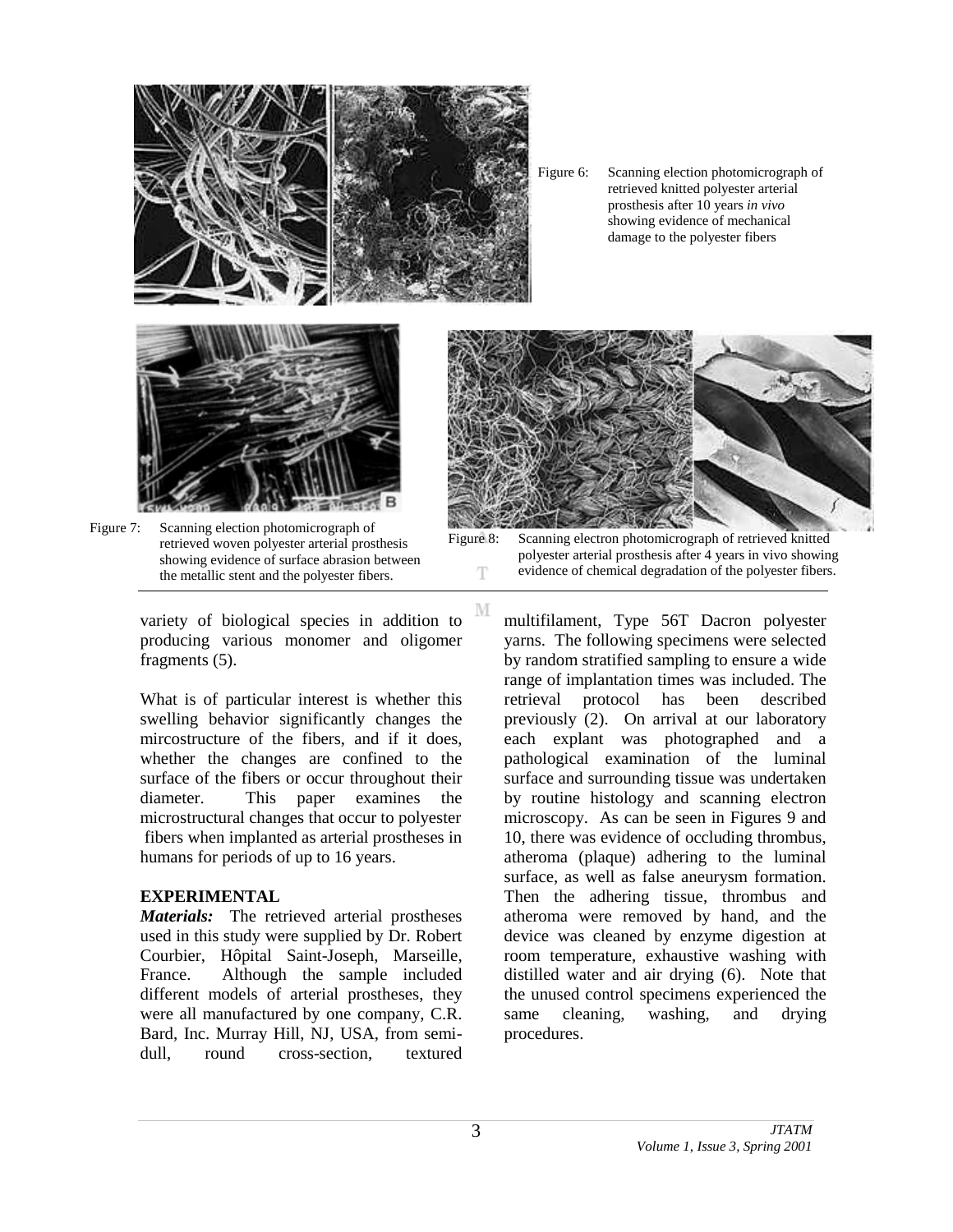| Period of<br>Implantation<br>(months) | Age of<br>Patient at<br>Implantation<br>(years) | Site of Surgery | Cause of<br>Implantation | Type of Prosthesis   | Cause of<br>Reoperation |
|---------------------------------------|-------------------------------------------------|-----------------|--------------------------|----------------------|-------------------------|
| 24                                    | 68                                              | aortobiiliac    | Claud. 2                 | Knitted Vasculour D  | <b>Thrombosis</b>       |
| 48                                    | 67                                              | axillofem.      | Claud. 3                 | Knitted DeBakey ULW  | False Aneurysm          |
| 76                                    | 52                                              | aortobifem.     | <b>Thrombosis</b>        | Knitted DeBakey Std. | False Aneurysm          |
| 96                                    | 53                                              | fem. Pop.       | Claud. 2                 | Knitted DeBakey ULW  | <b>Thrombosis</b>       |
| 120                                   | 46                                              | aortobifem.     | Claud. 2                 | Knitted DeBakey Std. | False Aneurysm          |
| 192                                   | 28                                              | aortobifem.     | Claud. 2                 | Woven DeBakey        | Thrombosis              |

**Table 1: Information about the six Retrieved Polyester Arterial Prostheses Included in this Study**









- and the deposition of extensive thrombus occluding the lumen. Figure 11: Two examples of new bifurcated tubular arterial prosthesis
	- made from textured multifilament polyester yarns similar to those included as unused controls in this study.

*Methods:* The following three techniques were used to examine the microstructure of the polyester fibers in the retrieved and unused control prostheses (Figure 11).

### a) Thermal Analysis

A Perkin Elmer Model DSC-5 differential scanning calorimeter was used. 10 mg specimens were heated under nitrogen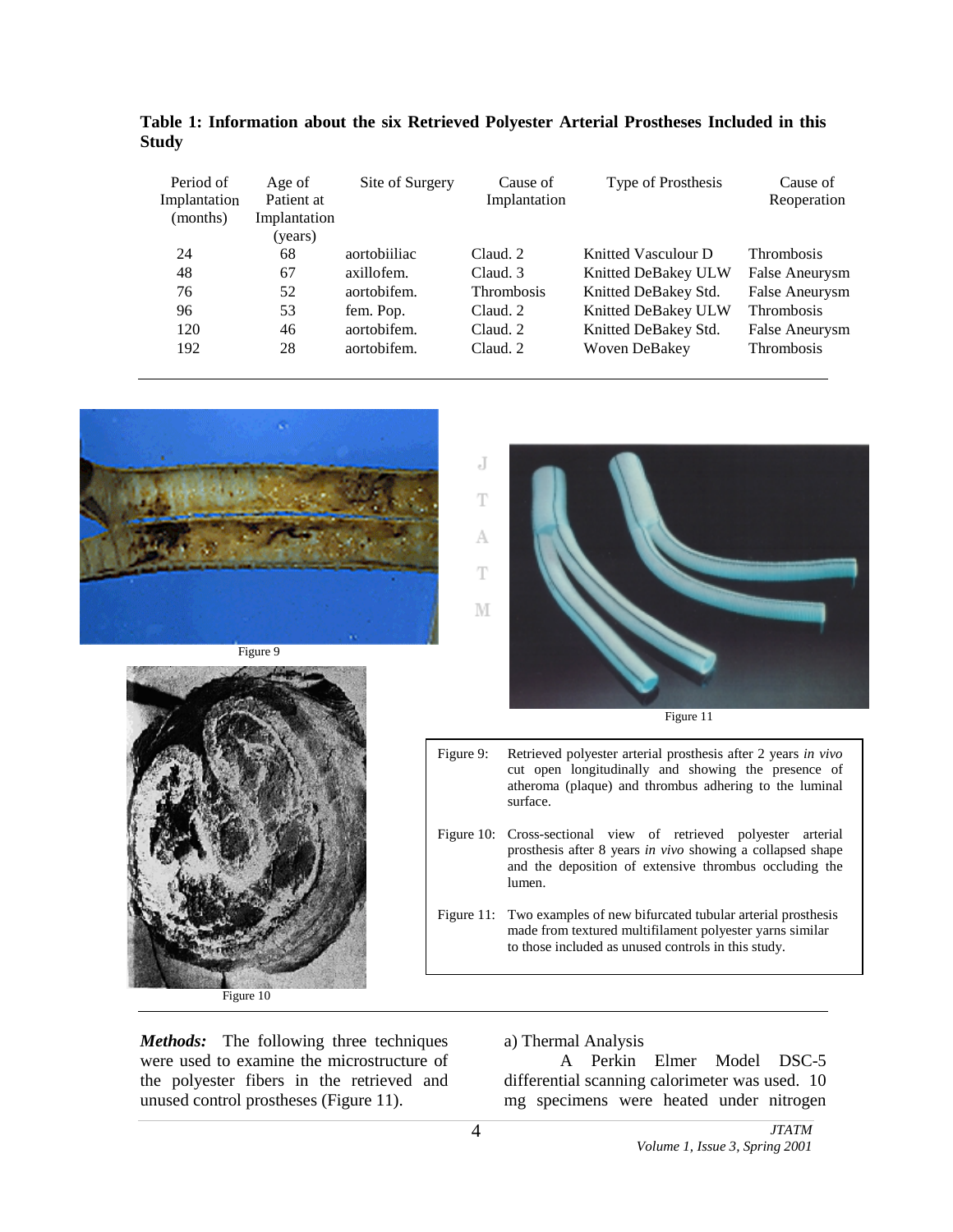from room temperature to  $300^{\circ}$ C at a scan speed of  $10^{\circ}$ C/minute, and the thermographs were calibrated from the scans of known weights of indium and tin (7).

b) Fourier Transformed Infrared Spectrophotometry of Fiber Surface

A Bomem Model M-100 FTIR spectrophotometer with a Wilks ATR attachment was used to characterize the surface chemistry of the polyester fibers. This technique allows one to determine the proportion of the trans and gauche rotational isomers within the ethylene glycol residues of the polyester polymer (8). The trans and gauche conformer concentrations were determined by measuring the heights of the 969  $cm^{-1}$  and 898  $cm^{-1}$ absorption bands respectively and normalizing them against the thickness band at  $870 \text{ cm}^{-1}$ . The trans content of PET has been shown to correlate closely with the fiber's crystallinity (9).

#### c) Vapor Phase Dyeing

This technique was originally T developed to dye acetate fibers with disperse shades at low temperatures (10). After  $\mathbb M$ immersing the unused and retrieved polyester specimens in a solution containing  $20 \text{ g}/1$ Celliton Blue FFR and 20 g/1 Celliton Scarlet B (BASF Canada, Montreal, Québec ) at room temperature, excess dye was removed with a padder and the dyeing was achieved by exposure to vapors of trichloroethylene and methyl salicylate (20:1) for one minute at 82°C. After rinsing, scouring and drying, the depth of shade of each specimen was measured in terms of lightness value on the modified CIE-L\*a\*b\* scale with a Model D-25 Hunterlab Color Difference Meter. The darker the shade, the smaller the lightness value and vice versa.

### **RESULTS & DISCUSSION**

#### *a) Thermal Analysis*

Table 2 lists the heats of fusion, ∆H, derived from the DSC thermographs, which are presented in Figure 12. The values for heat of fusion represent the area under each melt endotherm peak since no separate premelt endotherm peaks were observed. The

crystallinity index was calculated using the value of 140 J/g for the heat of fusion,  $\Delta H_0$ , of perfectly crystalline poly(ethylene poly(ethylene terephthalate) (11).



Figure 12: Melt endotherm peaks of control and retrieved polyester arterial prostheses after different periods of implantation.



| Period of      | Heat of           | Crystallinity           |
|----------------|-------------------|-------------------------|
| Implantation   | $Fusion,\Delta H$ | Index                   |
| (months)       | (J/g)             | $(\Delta H/\Delta H_0)$ |
| Unused control | 44.9              | 0.32                    |
| 24             | 42.4              | 0.30                    |
| 48             | 43.1              | 0.31                    |
| 76             | 44.0              | 0.31                    |
| 96             | 41.9              | 0.30                    |
| 120            | 45.8              | 0.33                    |
| 192            | 48.3              | 0.34                    |
|                |                   | <i>JIATM</i>            |

A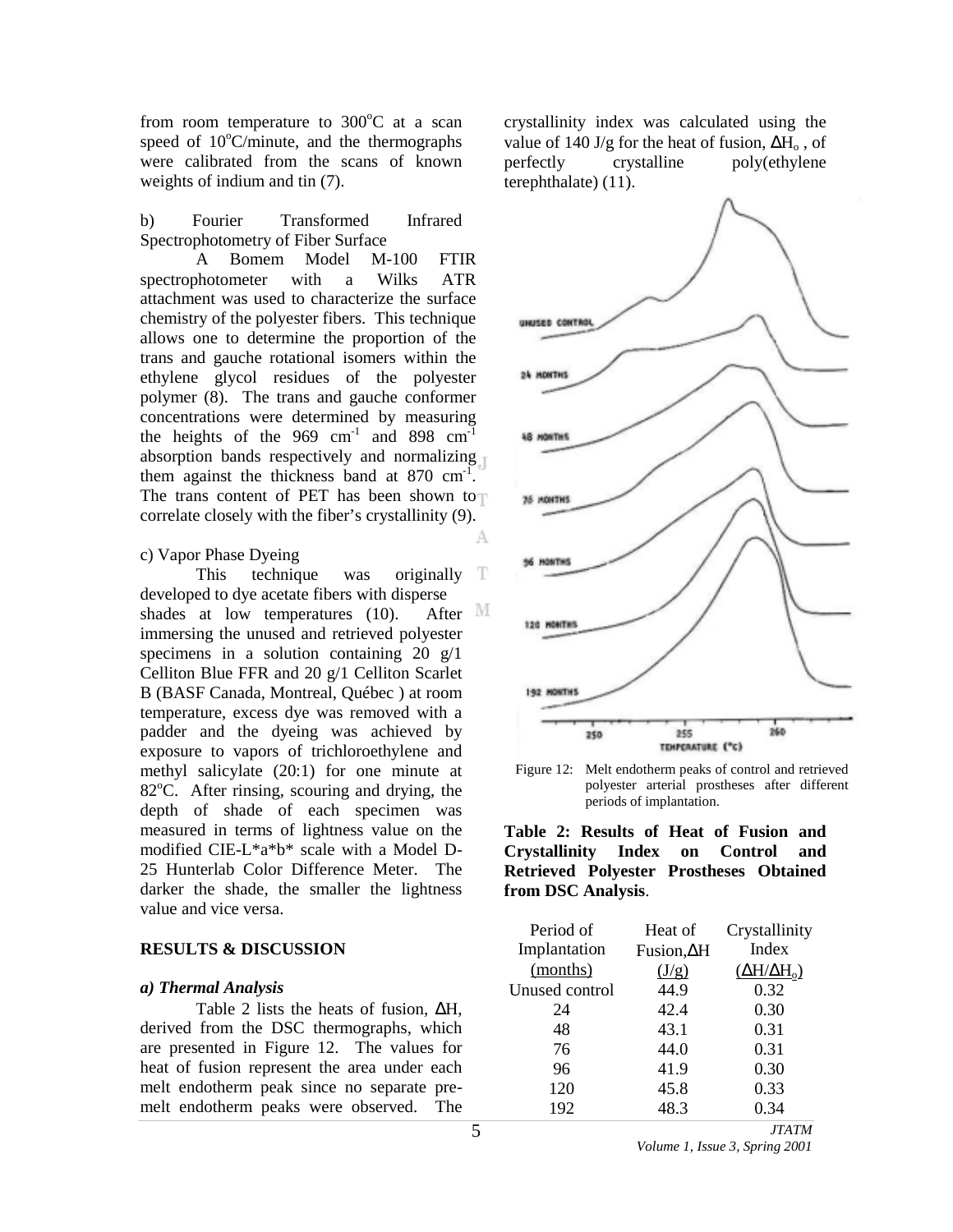The changes during implantation do not appear to be large, suggesting that the overall degree of crystallinity throughout the thickness of the polyester fibers does not alter significantly *in vivo*. At the same time changes in the shape of the melt endotherms, shown in Figure 12, do indicate that some structural changes are occurring during implantation. The double melt peaks move apart, with the lower  $254^\circ$  peak falling to  $252^\circ$ after 24 months, becoming a shoulder and eventually disappearing after 96 months of implantation. The main  $258^\circ$  peak appears to move to 259° where it becomes the dominant endotherm after 76 months. These observations point to a reorganization of the crystalline material during implantation with the proportion of larger crystalline regions increasing at the expense of the smaller ones.

#### *b) FTIR of Fiber Surface*

The ATR technique provided high quality spectra of the surface of explanted polyester fibers from which the trans, gauche and thickness bands could be identified and quantified. Figure 13 clearly shows that with M longer implantation times, the trans concentration increases while the gauche concentration decreases. This provides strong evidence that the level of crystallinity near the fiber surface increases *in vivo*.



Figure 13: Changes in concentrations of trans and gauche conformers in the surface infrared spectra of control and retrieved polyester fibers after different periods of implantation.

### *c) Vapor Phase Dyeing*

Figure 14 shows a plot of the lightness values of the control and retrieved polyester biotextiles after dyeing. There is a strong positive relationship with implantation time, indicating that the surface of polyester fibers becomes less and less accessible to the dyestuffs with longer and longer implantation times. These observations support the previous FTIR results and confirm that the fiber surface becomes increasingly more crystalline during implantation.





#### **CONCLUSIONS**

Our earlier work has shown that the loss of strength of polyester biotextile structures *in vivo* is accompanied by fiber swelling and a loss in average molecular weight of the polyester polymer (2). This has provided us with a somewhat simplistic model of the biodegradation process. The additional finding from the current study points to a more complex model, in which the slow biodegradation of polyester fibers *in vivo* is a multi-step process. After fiber swelling and molecular chain scission has commenced, an increasing proportion of the amorphous material near the fiber's surface appears to be lost. The microcrystalline structure can then be reorganized through the growth of larger crystalline regions at the expense of the smaller ones and amorphous regions. The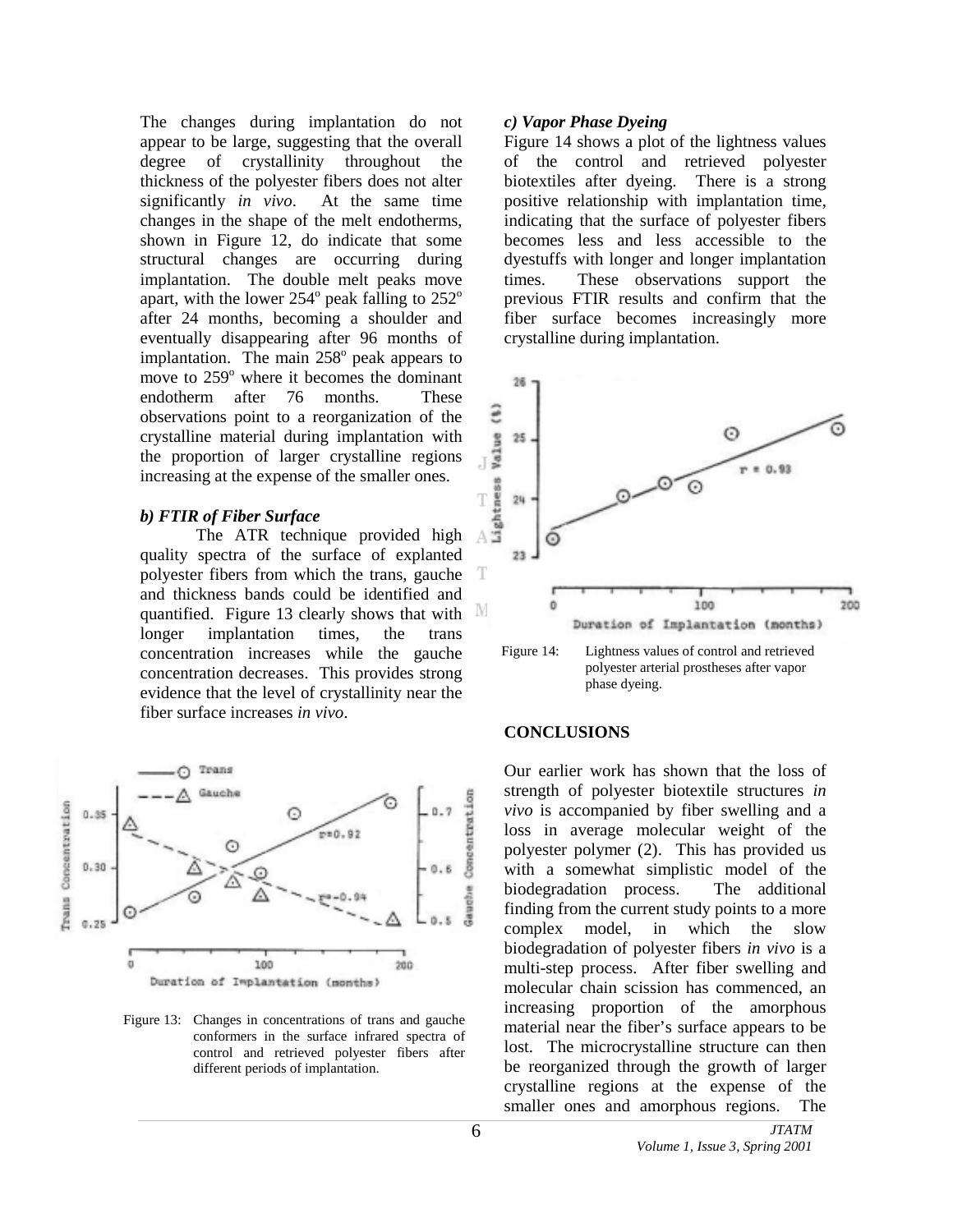resulting "annealed" structure will likely offer improved resistance to further degradation and explain why the kinetics of the chain scission reaction reported previously are not linear but follow a logarithmic decay model (4).

# **ACKNOWLEDGEMENTS**

The authors wish to acknowledge the continuing interest and support of their colleagues, Dr. Yves Marois, Dr. Yvan Douville, Dr. Georgui Marinov, Dr. Maxime Formichi, Dr. Robert Courbier, Dr. Peter Harris, Dr. Randolph Guzman, Dr. Art Chow, Dr. Hélène Perreault, Dr. Trevor Little and Dr. Behnam Pourdeyhimi. The technical assistance of Rob Cooper, Ruwan Sumanasinghe, Lyn Naylor, Judy Manness,  $\overline{A}$ Brigitta Badour, Deborah Hodgson, Bob Talbot and Suzanne Bourassa is much  $\top$ appreciated. This work has been supported by grants from the Manitoba Heart Foundation, La Fondation des Maladies du Coeur Québec and the Mrs. James A. Richardson Foundation of Winnipeg. M

# **DISCLAIMER**

The opinions expressed herein are solely those of the authors, and do not necessarily represent existing or forthcoming policies of the affiliated or sponsoring agencies.

# **REFERENCES**

- 1. R. Guidoin, Y. Marois, Y. Douville, M.W. King, M. Castonguay, A. Traore, M. Formichi, L.E. Staxtud, L. Norgren, P. Bergeron, J.P. Becquemin, J.M. Egana & P.L. Harris. First–generation aortic endografts: Analysis of explanted Stentor devices from the Eurostar registry. J. Endovascular Therapy 2000; 7: 105-122.
- 2. R. Guidoin, M.W. King, P. Blais, M. Marois, C. Gosselin, P. Roy, R. Coubier, M. David & H.P. Noel. "A biological and structural evaluation of retrieved Dacron arterial prostheses."

In Implant Retrieval: Material & Biological Analysis, A. Weinstein, D. Gibbons, S. Brown, W. Ruff (editors), SP 601, National Bureau of Standards, Washington, DC 1981, 29-129.

- 3. G. Riepe, J. Loos, H. Imig, A. Schröder, E. Schneider, J. Petermann, A. Rogge, M. Ludwig, A. Schenke, R. Nassutt, N. Chakfé & M. Morlock. Long term *in vivo* alterations of polyester vascular grafts in humans. Eur. J. Vasc. Endovasc. Surg. 1997, 13: 540-548.
- 4. M.W. King, R. Guidoin, P. Blais, A. Garton & K. Gunasekera. "Degradation of polyester arterial prostheses: A physical or chemical mechanism?" In Corrosion & Degradation of Implant Materials. A.C. Fraker & C.D. Griffin (editors), STP 859, American Society for Testing & Materials, Philadelphia, PA, 1985, 294-307.
- 5. M.W. King, R. Guidoin, C. Gosselin, F. Godard, M. Marois, K. Gunasekera, P. Blais & A. Garton, Protocole d'étude d'une greffe artérielle en polyester après exérèse: les standards sont-ils utiles ou désagréables? European Revue of Biomedical Technology, 1982, 4, (1): 26-33.
- 6. Z. Zhang, M.W. King, T.V. How, G. Laroche & R. Guidoin. Chemical and morphological analysis of explanted polyurethane vascular prostheses: the challenge of removing fixed adhering tissue. Biomaterials, 1996, 17: 1843- 1848.
- 7. A. Mehta, U. Gaur & B. Wunderlich. Equilibrium melting parameters of poly(ethylene terephthalate). J. Polym. Sci., Polym. Phys. Ed., 1978, 16: 289- 296.
- 8. A. Cunningham, I.M. Ward, H.A. Willis & Z. Vichy. An infra-red